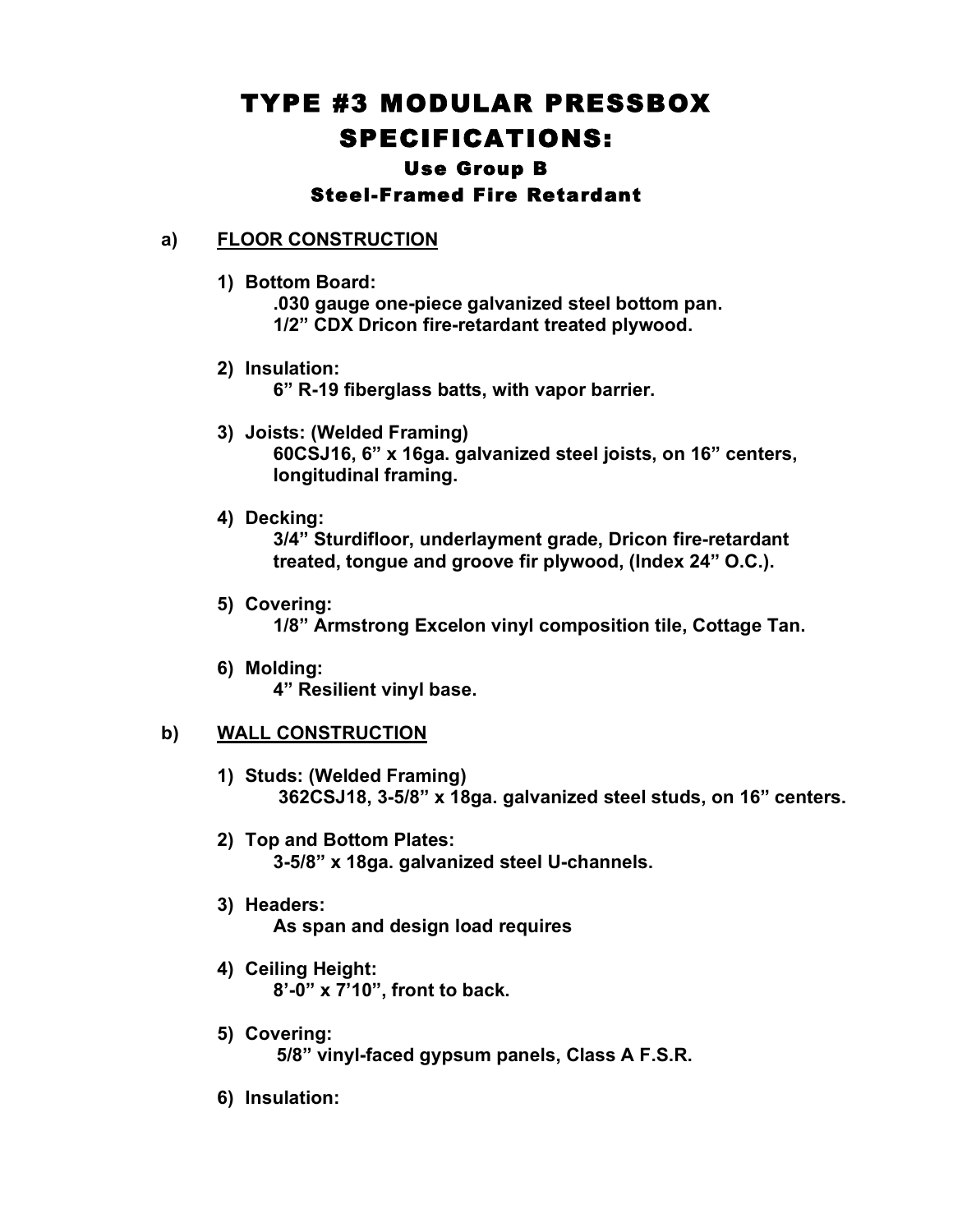**3-1/2" R-11 fiberglass batts with vapor barrier.**

**7) Sheathing:**

**1/2" CDX Dricon fire-retardant treated plywood with house wrap air infiltration barrier.**

**8) Siding:**

**McElroy "U-Panel" .026 gauge ribbed steel panels with Kynar 500 finish.**

# **c) ROOF CONSTRUCTION**

- **1) Joists: (Welded Framing) 80CSJ16, 8" x 16ga. welded galvanized steel joists, 16" O.C.**
- **spacing.**
- **2) Overhang:**

**15-1/2" over front wall; 6" over rear wall. .019 aluminum fascia with perforated aluminum soffit panels.**

**3) Ceiling:**

**5/8" type-x fire-rated gypsum board, taped and bedded with spray textured finish, Class A F.S.R.**

**4) Insulation:**

**6" R-19 fiberglass batts w/ vapor barrier.**

**5) Decking:**

**3/4" Sturdifloor, underlayment grade, Dricon fire-retardant treated, tongue and groove fir plywood.**

**6) Covering:**

**.060 single-ply EPDM rubber membrane, fully adhered.**

# **d) WINDOWS**

**Milgard #5120 "Classic Series" horizontal sliders with extruded vinyl frames, AAMA LC-25 structural rating, with 1" clear insulated tempered glass and removable insect screens.**

**e) DOORS**

**Challenge insulated vinyl-faced steel clad with wood jambs; 16" insulated/tempered lite, aluminum threshold, vinyl weather stops and heavy-duty retention chains. Doors equipped with commercial leverhandled keyed locksets.**

## **f) ELECTRICAL**

**1) Service Entrance Panel**